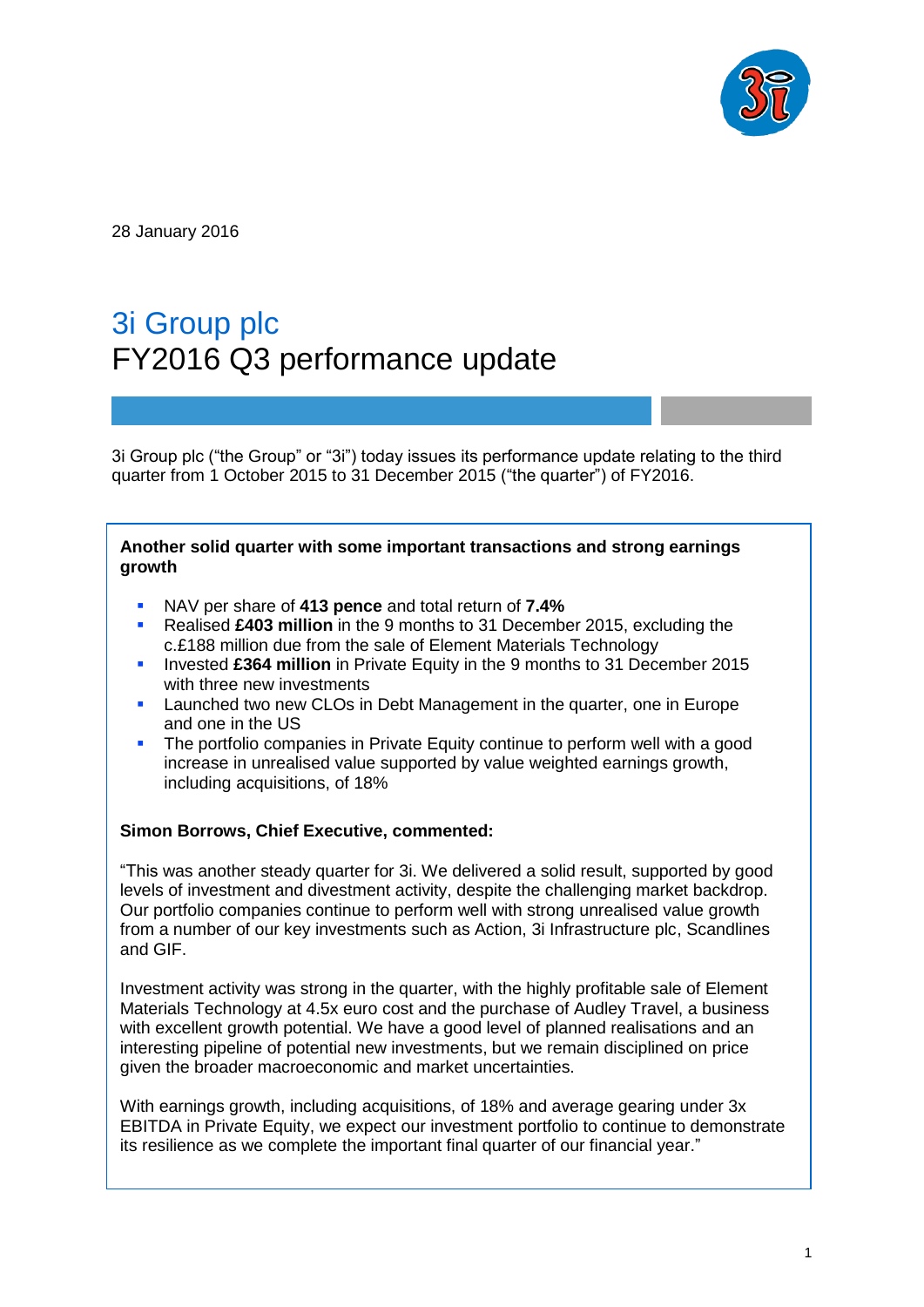## **Private Equity**

#### **Investments**

The team had a busy end to the 2015 calendar year. We completed a £159 million investment in Audley Travel, a market leader in tailor-made luxury travel based in the UK and with a growing presence in the United States. On completion of the transaction, 3i also underwrote an £87 million loan pending the refinancing of Audley Travel's debt facilities. This amount was repaid in full on 27 January 2016.

|                                                           | <b>Total</b><br>investment | <b>Proprietary Capital</b><br>investment |
|-----------------------------------------------------------|----------------------------|------------------------------------------|
| Audley Travel <sup>1</sup>                                | £159m                      | £156 $m$                                 |
| H1 2016 investment                                        | £247m                      | £208m                                    |
| Total cash investment as at 31 December 2015 <sup>1</sup> | £406m                      | £364m                                    |

1 Cash invested in Private Equity excludes the £87 million (£85 million 3i Proprietary Capital) loan underwritten on behalf of Audley Travel which was repaid on 27 January 2016.

#### **Realisations**

We received total cash proceeds in the quarter of £43 million. This included proceeds of £17 million from the refinancing of Geka, as well as proceeds of £20 million from a partial sale of our quoted holding in Refresco Gerber and the full sale of Consultim.

On 17 December 2015, we announced the sale of our investment in Element Materials Technology ("Element"), with estimated proceeds of £188 million, representing a 12% uplift against the value at 30 September 2015 and a 30% uplift against the value at 31 March 2015. Inclusive of the proceeds from Element's refinancing completed in August 2014, the transaction will generate a 4.5x euro money multiple (3.9x in sterling) and is expected to complete before 31 March 2016. Element was valued on an imminent sale basis at 31 December 2015.

|                                                                    | 3i realisation proceeds |
|--------------------------------------------------------------------|-------------------------|
| <b>Full realisations</b>                                           |                         |
| Consultim                                                          | £10m                    |
| Vijai                                                              | £4m                     |
| Other                                                              | £1m                     |
| <b>Partial realisations</b>                                        |                         |
| Refresco Gerber                                                    | £10m                    |
| <b>Refinancings</b>                                                |                         |
| Geka                                                               | £17m                    |
| <b>Deferred consideration</b>                                      |                         |
| Other                                                              | £1m                     |
| Total Q3 2016 cash proceeds                                        | £43m                    |
| H <sub>1</sub> 2016 cash proceeds                                  | £307m                   |
| Total cash proceeds as at 31 December 2015                         | £350m                   |
| Element                                                            | £188m                   |
| <b>Total Private Equity realisation proceeds including Element</b> | £538m                   |

## **Portfolio performance**

The underlying Private Equity portfolio performed well in the quarter despite the challenging macroeconomic and market conditions. The portfolio has limited direct exposure to regions or sectors that have shown weakness over recent months, such as emerging markets or oil and gas or commodities. Value weighted earnings growth, including the effect of portfolio acquisitions, over the last twelve months was 18% (September 2015: 19%) and 12% excluding Action (September 2015: 14%).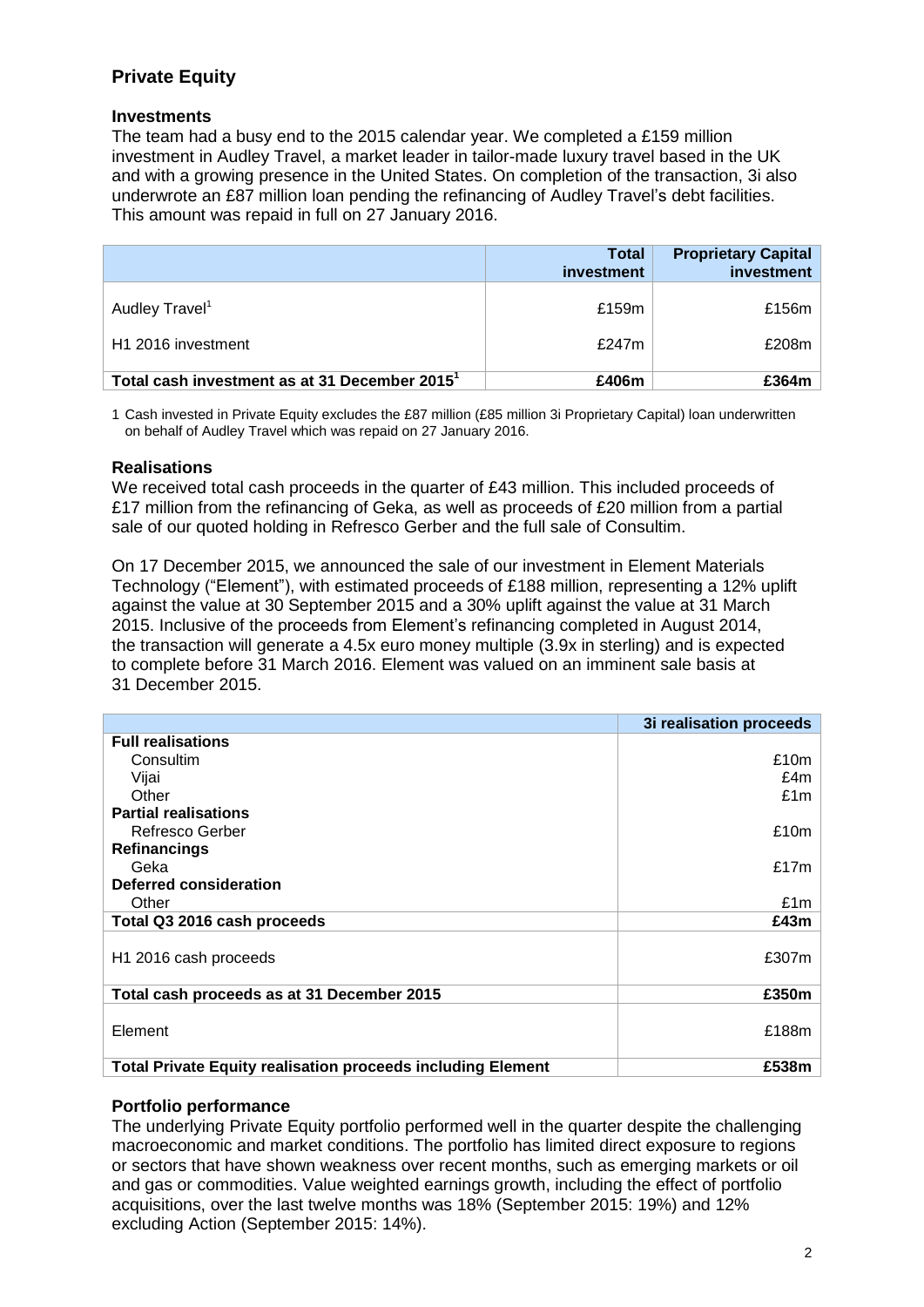Action, our largest investment, maintained its strong like for like revenue and EBITDA growth, excellent cash flow generation and good progress on store openings, resulting in strong unrealised value growth for this asset. Action's momentum in trading and store openings has continued through its final quarter. Together with the good levels of unrealised value generated from assets such as Scandlines and GIF, this more than offset the continued negative effect of weak macroeconomic and market conditions on the valuation of assets such as AES, Dynatect, Etanco and JMJ.

The value weighted average EBITDA multiple used to value the Private Equity portfolio decreased by 1% to 11.3x before liquidity discount and 10.7x after liquidity discount in the quarter. Excluding Action, the multiple before liquidity discount decreased by 3% to 9.8x (post discount: 9.2x).

|                       |                                  |                  | Valuation <sup>1</sup> | Valuation <sup>1</sup> |                                                                                         |
|-----------------------|----------------------------------|------------------|------------------------|------------------------|-----------------------------------------------------------------------------------------|
|                       | <b>Valuation</b>                 | <b>Valuation</b> | <b>Sep-15</b>          | $Dec-15$               |                                                                                         |
|                       | basis                            | currency         | £m                     | £m                     | <b>Activity in the quarter</b>                                                          |
| Action                | Earnings                         | Euro             | 712                    | 797                    |                                                                                         |
| 3i Infrastructure plc | Quoted                           | <b>GBP</b>       | 450                    | 463                    | £10m interim 2016 dividend<br>accrued within income                                     |
| <b>Scandlines</b>     | <b>DCF</b>                       | Euro             | 257                    | 271                    |                                                                                         |
| Element               | Imminent<br>sale                 | <b>USD</b>       | 168                    | 182                    | Sale signed in December<br>2015 and completion<br>expected by March 2016                |
| Amor / Christ         | Earnings                         | Euro             | 174                    | 174                    |                                                                                         |
| <b>Audley Travel</b>  | Price of<br>recent<br>investment | <b>GBP</b>       |                        | 156                    | The £85m loan, repaid on<br>27 January 2016, is<br>accounted for as a current<br>debtor |
| Weener Plastic        | Earnings                         | Euro             | 149                    | 151                    |                                                                                         |
| <b>Basic-Fit</b>      | Earnings                         | Euro             | 119                    | 123                    |                                                                                         |
| GIF                   | Earnings                         | Euro             | 106                    | 120                    |                                                                                         |
| Q Holding             | Earnings                         | <b>USD</b>       | 117                    | 117                    |                                                                                         |

## **Top 10 investments by value at 31 December 2015**

1 Balance sheet values are stated after foreign exchange translation.

The top 10 investments in this table comprise 60% (30 September 2015: 57%) of the total Proprietary Capital portfolio by value. This table does not include one investment that has been excluded for commercial reasons.

## **Infrastructure**

The European portfolio continued to perform well, and during the quarter the 3i Infrastructure plc ("3iN") share price increased by 3% to 172 pence at 31 December 2015, following a strong set of half-year results. This generated a value gain of £12 million for 3i during the quarter in addition to dividend income of £10 million. 3i received a £51 million special dividend in the first half which was included in realisation proceeds.

## **Debt Management**

The Debt Management team closed Harvest XIV, a new European CLO, for €414 million and Jamestown VIII, a new US CLO, for US\$504 million, generating new assets under management of £636 million. 3i invested a total of £33 million into these CLOs.